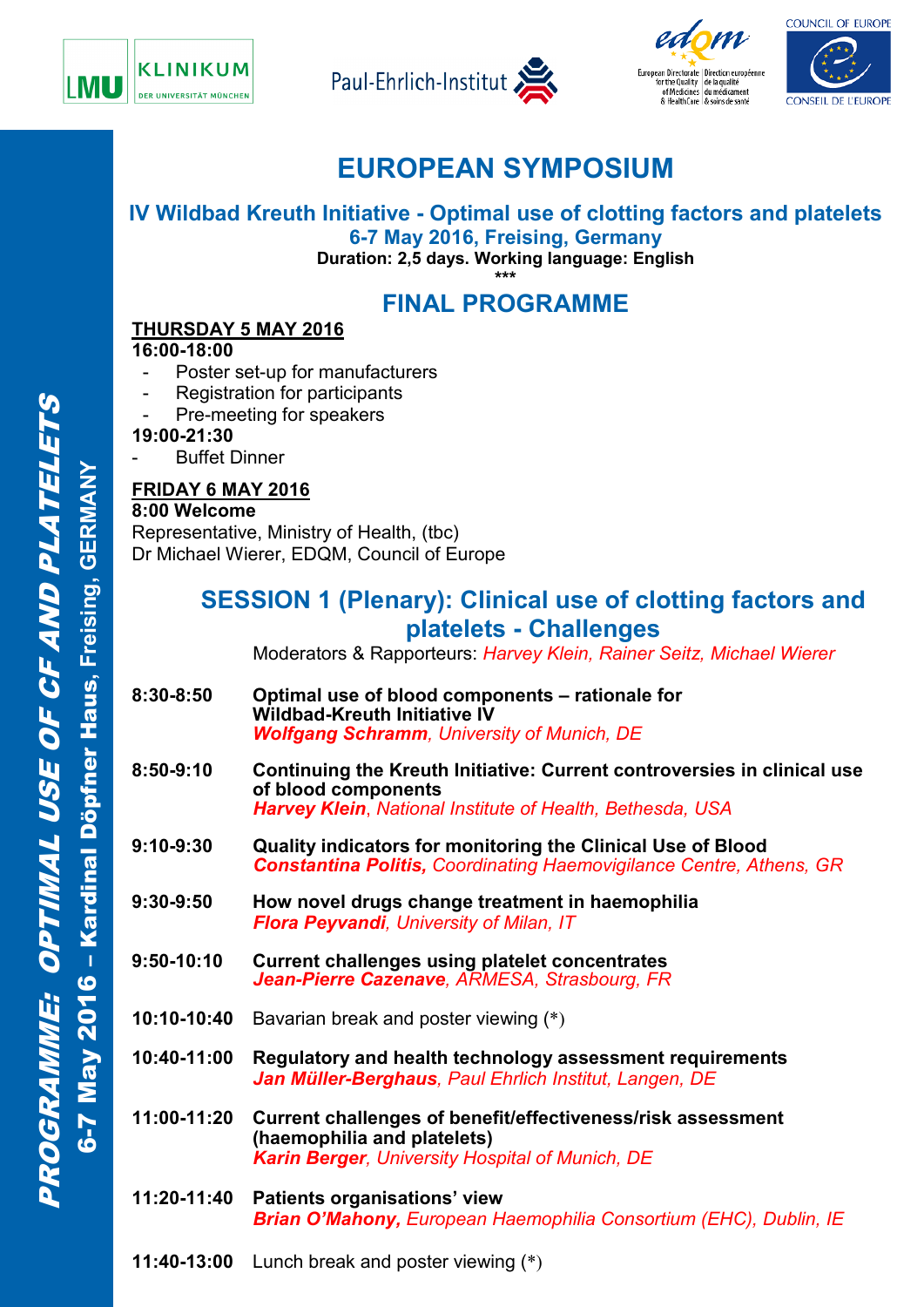# **WORKSHOPS (parallel sessions)**

### **SESSION 2: Clotting Factors: Impulse Presentations (parallel session)**

Moderators & Rapporteurs: *Paul Giangrande, Brian O'Mahony, Flora Peyvandi, Rainer Seitz*

- **13:00-13:20 Clinical trials of clotting factors/regulatory aspects** *Anneliese Hilger, Paul Ehrlich Institut, Langen, DE*
- **13:20-13:40 Inhibitor development in PUPs – a comparison of previous studies and the Sippet study** *Frits Rosendaal, Leids Universitair Medisch Centrum, NL*
- **13:40-14:00 Inhibitors: Prophylaxis and Immune Tolerance Induction (ITI)** *Hervé Chambost, University Hospital of Marseille, FR*
- **14:00-14:20 Access: supply, procurement, tenders** *Paul Giangrande, University of Oxford, UK*
- **14:20-14:40 Haemophilia care in Europe and USA – 2014/15 data and future trends** *Patrick Robert, the Marketing Research Bureau Inc, Orange, USA*

#### **SESSION 3: Platelets: Impulse Presentations (parallel session)** Moderators & Rapporteurs: *Karin Berger, Jean-Pierre Cazenave*, *Sheila McLennan, Dorothea Stahl*

- **13:00-13:20 Current practice in platelet transfusion** *Gregor Bein, University Hospital of Giessen & Marburg, DE*
- **13:20-13:40 How do we assess clinical efficacy of platelet transfusion?** *Miguel Lozano, Hospital Clinic of Barcelona, ES*
- **13:40-14:00 Infectious risk: Testing strategies, pathogen inactivation** *Sheila McLennan, National Health Service, Leeds, UK*
- **14:00-14:20 Immunogenicity: Process related issues (buffy coat vs apheresis platelets)** *Olivier Garraud, National Institute of Blood Transfusion (INTS), Paris, FR*
- **14:20-14:40 Availability of platelet concentrates in Europe** *Dorothea Stahl, Paul Ehrlich Institut, Langen, DE*
- **14:40-15:00** Coffee break and poster viewing (\*)
- **15:00-17:00 Working Groups**

**Working Group 1: Clotting factor concentrates** Moderators & Rapporteurs: *Paul Giangrande, Flora Peyvandi, Brian O'Mahony*

**Working Group 2: Platelet-concentrates** Moderators & Rapporteurs: *Jean-Pierre Cazenave*, *Sheila McLennan, Dorothea Stahl, Karin Berger*

**17:00-17:30 Preparation of interim reports** Poster viewing (\*)